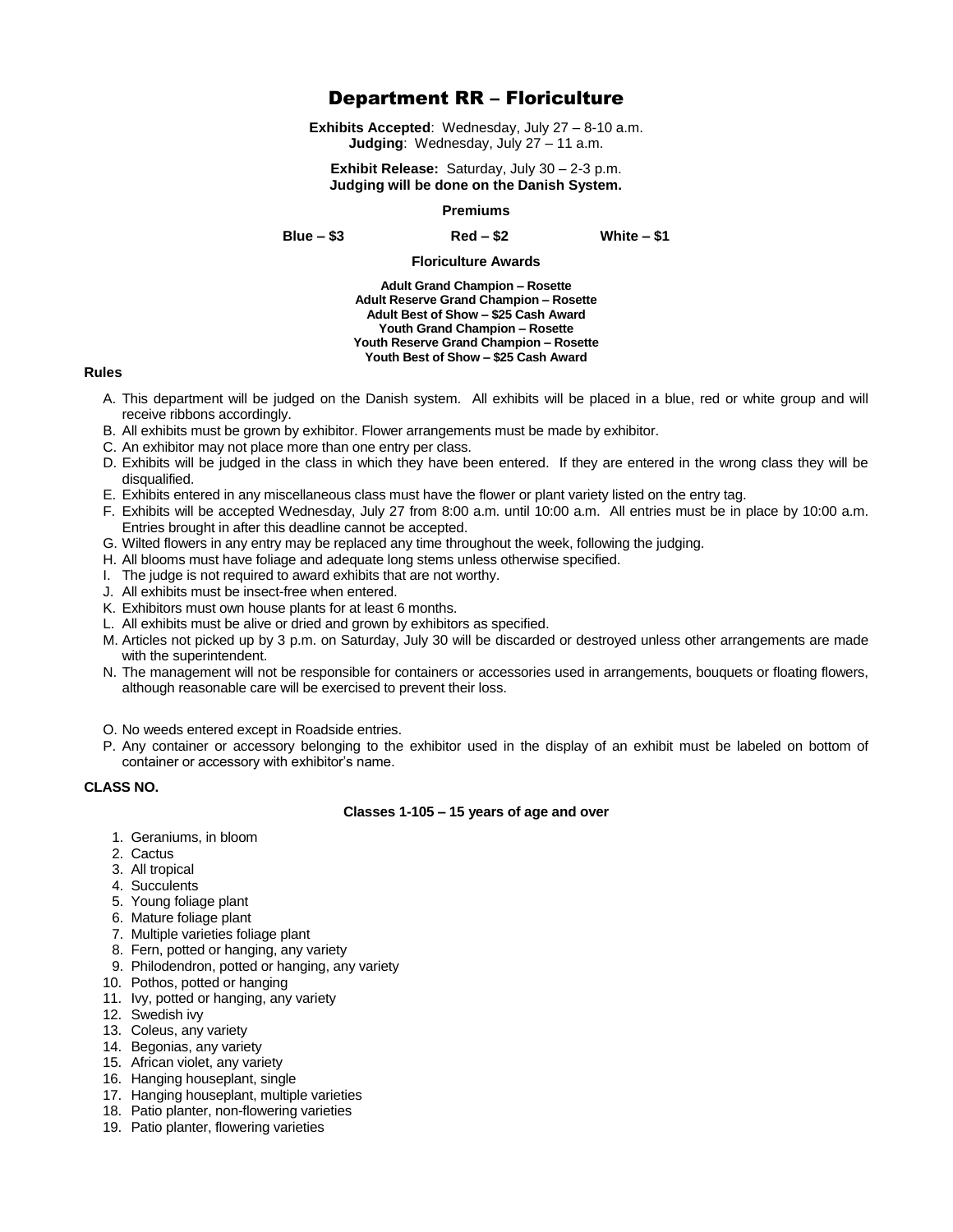- 20. Patio planter, combination, flowering and non-flowering varieties
- 21. Patio plant, single plant
- 22. Hanging patio planter

#### **Cut Flowers, Quality Bloom With Foliage (Containers will be provided)**

#### **Please read rules before making exhibits.**

- 23. Petunia, single, 1 spray, 1 or more blooms open, with foliage.
- 24. Petunia, double, 1 spray, 1 or more blooms open, with foliage
- 25. Dahlia, small variety, three blooms, with foliage
- 26. Dahlia, medium variety, one bloom with foliage and no extra buds
- 27. Dahlia, large variety, one bloom with foliage and no extra buds
- 28. Gladiolus, miniature bloom, solid color. Florets must all show color
- 29. Gladiolus, miniature bloom, variegated color. Florets must all show color
- 30. Gladiolus, large bloom, solid color. Florets must all show color
- 31. Gladiolus, large bloom, variegated color. Florets must all show color
- 32. Gladiolus, solid or variegated with most florets open
- 33. Rosebud, miniature variety, with healthy foliage
- 34. Rose, single bloom, miniature variety, with healthy foliage
- 35. Rosebud, hybrid tea, one bud with healthy foliage
- 36. Rose, hybrid tea, one bloom with healthy foliage
- 37. Rose, grandiflora or floribunda variety, one cluster of blooms and buds with healthy foliage
- 38. Rose, old fashioned variety, one stem with blooms and buds with healthy foliage
- 39. Zinnias, 3 blooms of different colors but same size with healthy foliage
- 40. Zinnias, miniature variety, three blooms of same or different color with healthy foliage, measuring less than 2 inches across blooms
- 41. Zinnia, medium variety, one bloom with healthy foliage, measuring 2-4 inches across bloom
- 42. Zinnia, large variety, one bloom with healthy foliage, measuring 4 inches or more across bloom
- 43. Marigolds, dwarf variety, three blooms of same color with healthy foliage, measuring less than 1-1/2 inches across blooms
- 44. Marigolds, small variety, three blooms of same color with healthy foliage, measuring 1-½ to 2-½ inches across blooms
- 45. Marigolds, medium variety, three blooms of same color with healthy foliage, measuring 2-½ to 3 inches across blooms
- 46. Marigold, large variety, one bloom with healthy foliage, measuring 3 inches or more across bloom
- 47. Snapdragon, large variety, one spike with healthy foliage
- 48. Snapdragons, small variety, three spikes with healthy foliage
- 49. Dianthus, three blooms on separate stems, same color with healthy foliage
- 50. Verbena, upright variety, three stems of blooms, same color with healthy foliage
- 51. Verbena, trailing variety, three stems of blooms, same color with healthy foliage
- 52. Bells of Ireland, one stalk with healthy foliage
- 53. Phlox, one spike with healthy foliage

## **Chrysanthemums**

## **1 spray with 1 or more blooms open**

## **with healthy foliage**

- 54. Daisy mum 56. Spider mum
	-
- 55. Cushion mum 57. Spoon mum

### **Daisies**

#### **Three blooms of same color, separate stems with healthy foliage**

- 58. Shasta 61. Gallardia
	-
- 59. Coneflower 62. Blackeyed Susan
	-
- 
- 60 Coreopsis 63. Miscellaneous
- 64. Lilies, one stalk with healthy foliage
- 65. Daylily, one stem
- 66. Pansies, any variety, three blooms of any color, with healthy foliage
- 67. Vinca, any variety, 3 blooms of same color with healthy foliage
- 68. Cosmos, any variety, one spray with one or more blooms open with healthy foliage
- 69. Hibiscus, any variety, one bloom with healthy foliage
- 70. Delphinium, any variety, one stalk with blossoms and healthy foliage
- 71. Larkspur, any variety, one stalk with healthy foliage
- 72. Sweet Peas, any variety, three separate stems of blooms of any color with healthy foliage
- 73. Asters, any variety, three separate stems of blooms, any olor with healthy foliage
- 74. Cannas, any variety, one stalk with foliage
- 75. Cockscomb, any variety, one stalk with foliage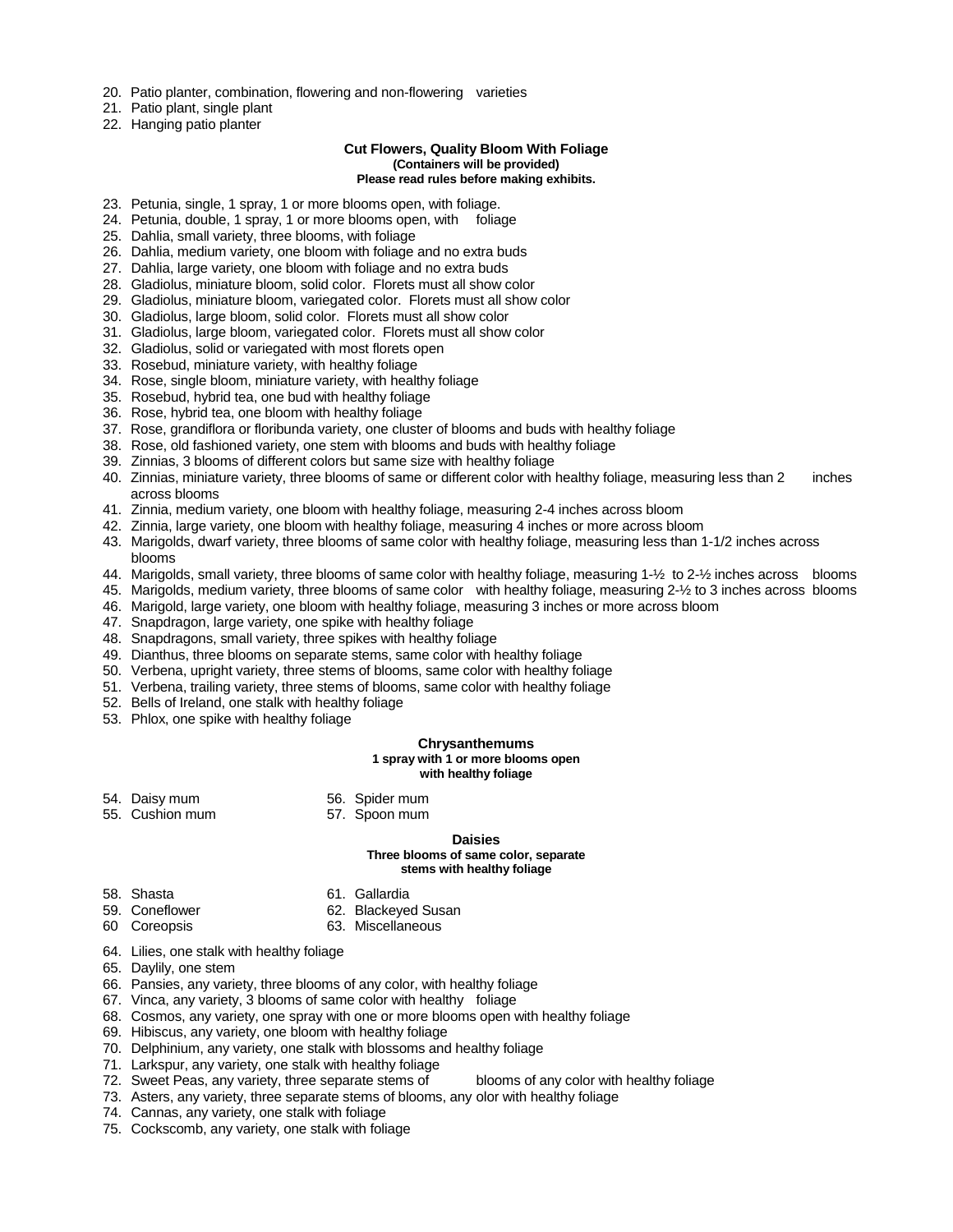- 76. Any other annual, one bloom with healthy foliage, identified on entry tag
- 77. Any other perennial, one bloom with healthy foliage, identified on entry tag
- 78. Largest flower
- 79. Smallest flower

## **Water Plants**

- 80. Water lily with pad 82. Water hyacinth<br>81. Water lettuce 83. Water miscellar
	-
- 
- 83. Water miscellaneous

#### **Cut Flowers, Arrangements, No Accessories Exhibit to be displayed with appropriate container provided by exhibitor**

- 84. Floating flower
- 85. Tea cup arrangement
- 86. Dining room table arrangement, home grown flowers and foliage (arrangement should measure 8" or less)
- 87. Any living room table top arrangement, home grown
- 88. One variety flower arrangement, home grown
- 89. Old fashioned bouquet, home grown
- 90. Dried material, natural, small arrangement, 3-9 inches tall
- 91. Dried material, natural, large arrangement over 9 inches tall
- 92. Combination fresh and dried material arrangement
- 93. Miniature arrangement, less than 3 inches tall
- 94. Small arrangement, 3-9 inches tall
- 95. Large arrangement, over 9 inches tall
- 96. Roadside bouquet
- 97. Roadside arrangement
- 98. Arrangement of 6 or more varieties of flowers and foliage
- 99. Bouquet of 6 or more varieties of flowers and foliage

### **Sunflower**

100. Domestic variety (no wild sunflowers), one stalk with foliage

#### **Bi-Annual**

- 101. Hollyhock, one stalk with foliage
- 102. Other

#### **Composition – Arrangement With Accessories (Accessories may be pictures, candles, figurines, etc.) No Silk Flower Permitted**

- 103. Small arrangement 9 inches and under
- 104. Arrangement, over 9 inches
- 105. Dried material
- 106. Theme arrangement for special occasion
- 107. One color arrangement

## **Professional**

108. Professional florist arrangement commercially grown and arranged by professional florist. (Not eligible for Best of Show.)

#### **Best of Show Judging Criteria**

- A. Quality; Beauty; Originality
- B. Best of show exhibits will be predominately displayed and will receive a \$25 cash award unless otherwise specified by sponsor. If no exhibit merits the honor, the award will not be given.
- C. Eligible classes (1-105) *Adult Floriculture Best of Show* is being sponsored by W-B Drug.
- D. Eligible classes (110-135) for youth 8 and under, 9-14 a *Youth Best of Show* will be sponsored by Office Works.

#### **Youth Ages 14 and Under**

## **Horticulture**

- 110. Any flower in bloom grown by exhibitor, 1 bloom with foliage.
- 111. Any garden or house potted plant grown by exhibitor
- 112. Any foliage plant
- 113. Sweet potato or carrot or other plant grown in water by exhibitor
- 114. Hanging planter
- 115. Exotic or delicate flowers, 1 bloom with foliage